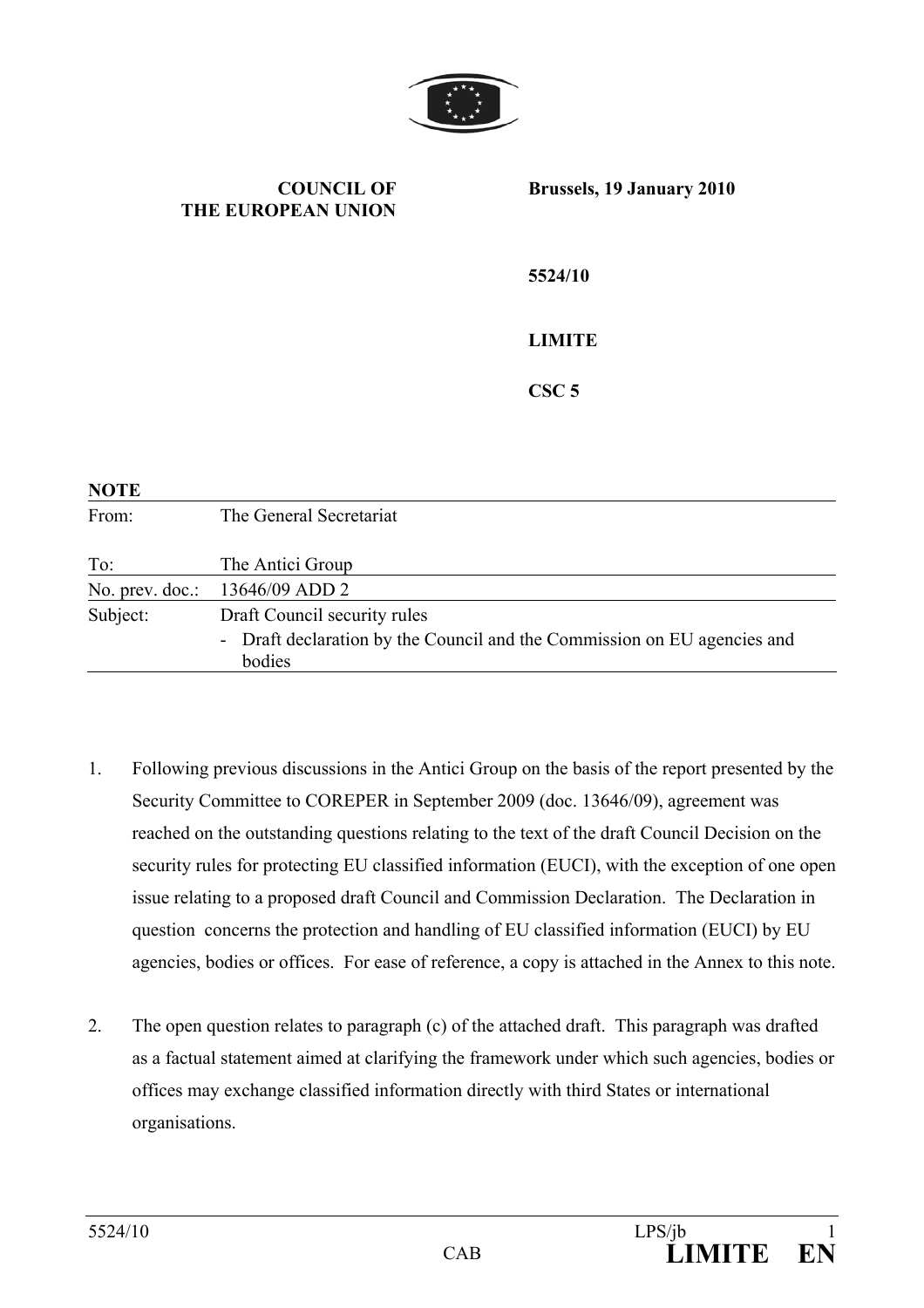- 3. Two delegations continue to maintain a reservation. These delegations consider that the existence of a Security of Information Agreement between the EU and the third State or international organisation is a pre-condition for CFSP agencies (specifically EDA) to conclude an adminstrative arrangement involving the exchange of classified information with the third State or international organisation in question. They pointed out that in the case of the EDA-OCCAR administrtive arrangement, the Council gave a political commitment to take forward work on establishing a Security of Information Agreement between the EU and OCCAR so that it would be available in time for approval of the EDA-OCCAR administrative arrangement (see doc. 10087/09, paragraph 53). In their view, this same commitment should therefore apply in all cases where EDA wishes to conclude an administrative arrangement with a third State or international organisation.
- 4. For the two delegations, this objective could be met by reformulating the last part of paragraph (c) as follows:

*"or, with the exception of CFSP agencies, alternatively provisions in the respective founding act allowing an agreement or arrangement to this effect to be put in place"*.

It has been ponted out that the Joint Action establishing EDA allows it to enter into administrative arrangements on security matters (subject to prior approval by the Council, acting unanimously).

5. In view of the fact that discussion on the EDA-OCCAR administrative arrangement and the EU-OCCAR Security of Information Agreement is ongoing in Relex Counsellors, the Presidency proposed in the Antici Group in December that in order to avoid prejudging the outcome of that discussion, the draft Declaration be adopted with the deletion of the entire paragraph (c).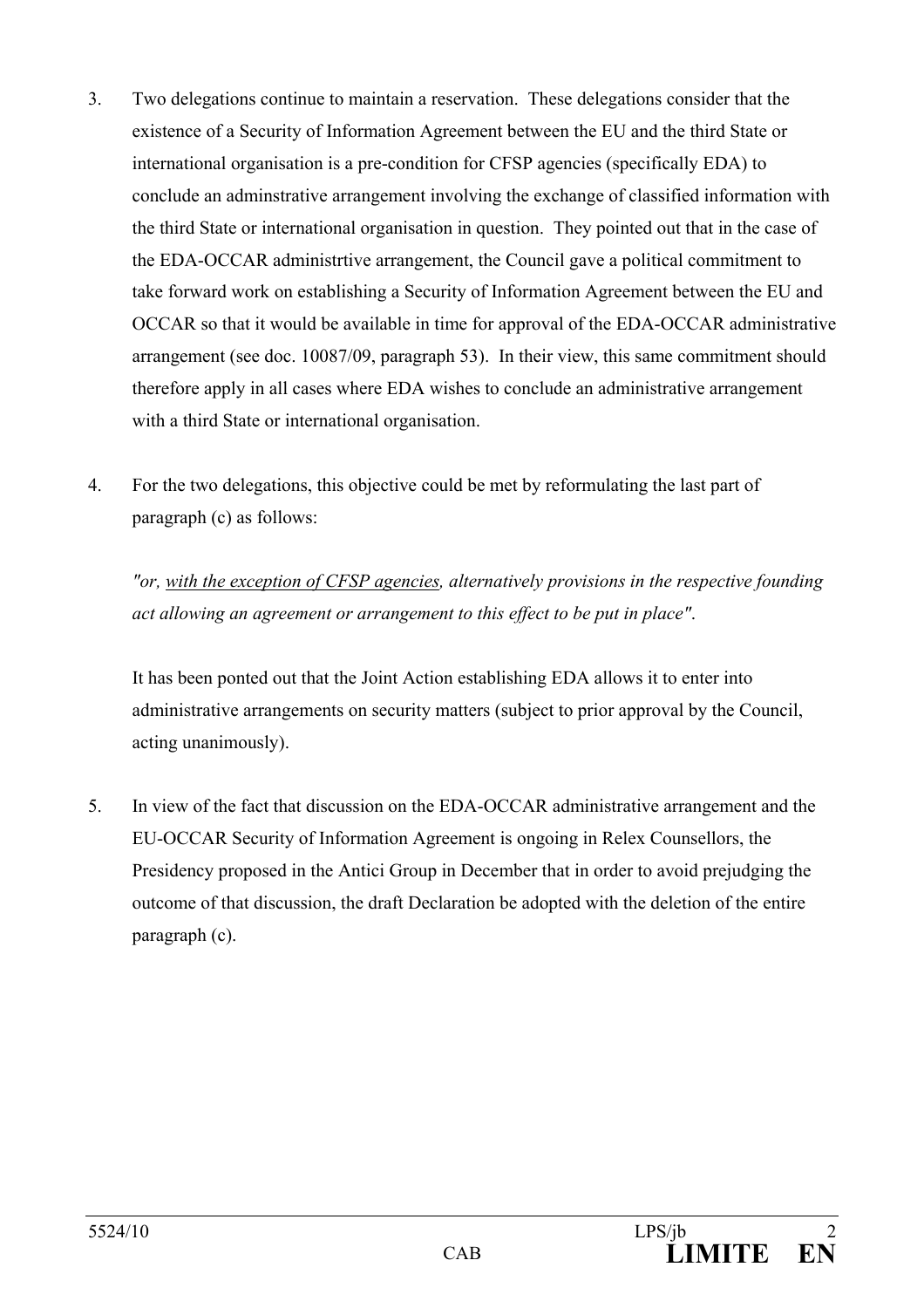- 6. In these circumstances, the Antici Group is invited to examine this outstanding point with a view to finalising the draft declaration. This is now becoming urgent, as discussion on a number of matters are pending until the new security rules are approved. These include:
	- a number of operational supporting policies;
	- the terms of reference of the Council Security Committee Information Assurance subarea ; and
	- the formal notification the EU has to make to third States and international organisations with which it has already concluded Security of Information Agreements, as it would be desirable to cover in a single notification (a) the change in the definition of the EU for the purposes of such agreements following the entry into force of the Lisbon Treaty, and (b) the new EU security classification markings as set out in the new security rules.

 $\overline{\phantom{a}}$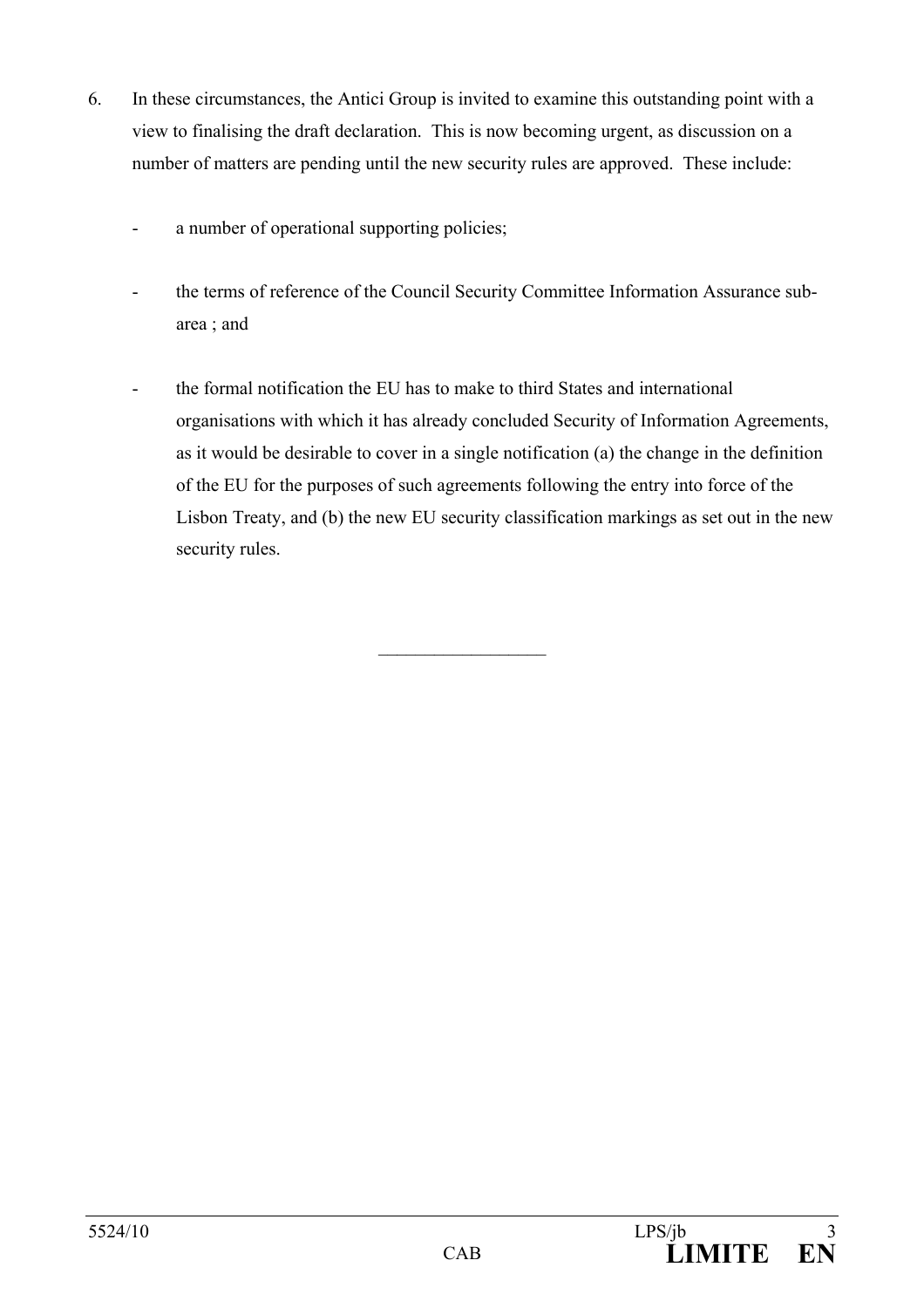## **Annex II**

## **Draft Declaration by the Council and the Commission on the protection and handling of EU classified information (EUCI) by EU agencies, bodies or offices**

The Council and the Commission will endeavour to ensure maximum consistency in the application of security rules regarding the protection of EUCI by them and by EU agencies, bodies or offices.

In particular, the Council and the Commission will ensure that, where such EU agencies, bodies or offices are established, the entity in question applies a level of protection for creating and managing classified information which is equivalent to that afforded by the security rules of the Council or the Commission, as appropriate. The GSC Security Office and the Commission's Security Directorate may provide guidance when requested regarding implementation of the Council's or the Commission's security rules in the internal organisation of such agencies, bodies or offices.

In particular, the Council and the Commission will take all possible steps, where necessary by entering into administrative arrangements, to the effect that:

- (a) classified information created by such entities in accordance with the applicable security rules is marked as EUCI. It may also bear an additional marking indicating the agency, body or office originating the information;
- (b) the exchange of EUCI originating in the Council or the Commission with any such entity, or between such entities, is contingent on the satisfactory outcome of an inspection visit led by either the GSC Security Office or the Commission Security Directorate, as appropriate, aimed at ascertaining the effectiveness of measures implemented for protecting EUCI.